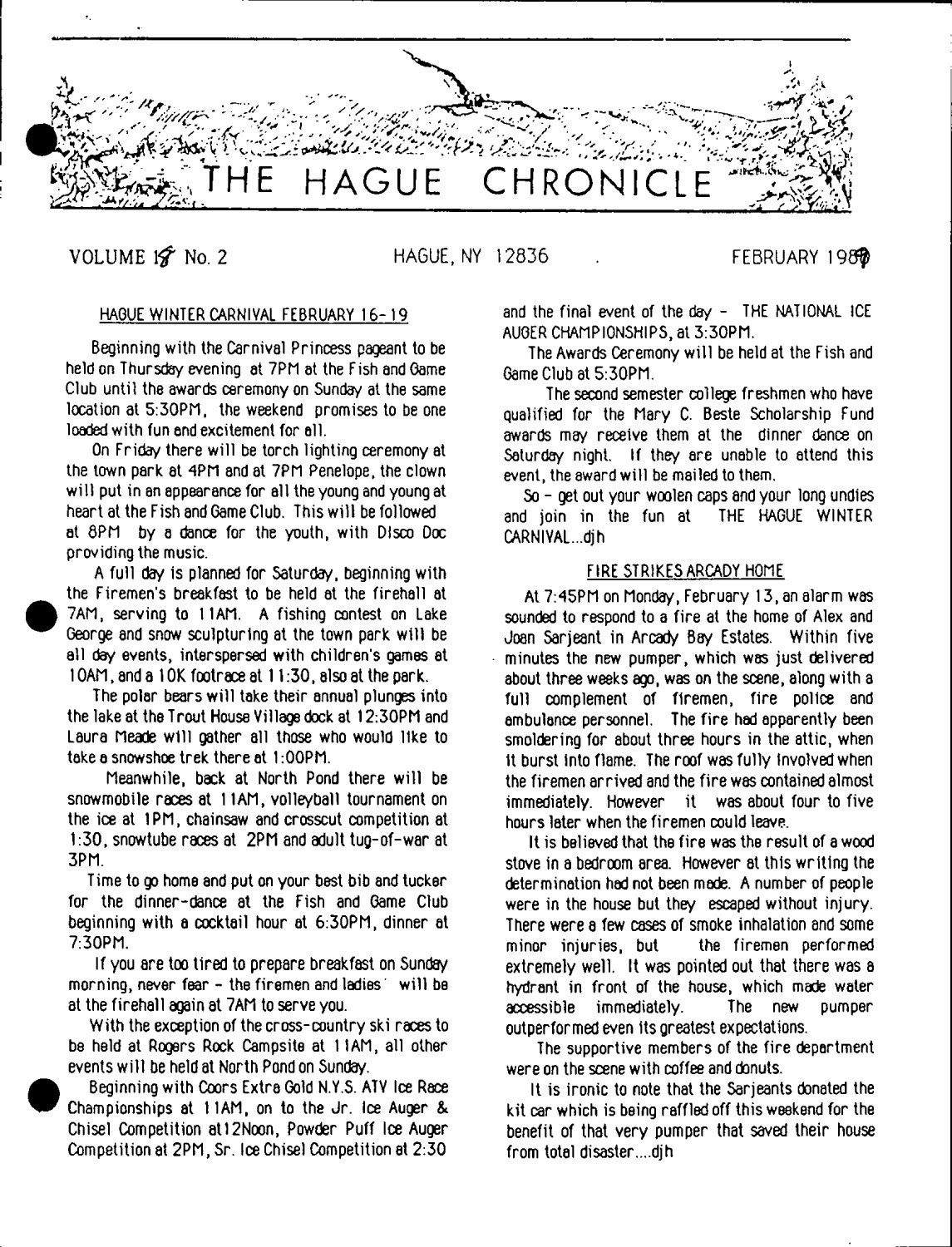## WILLY C'5 JAN/FEB WEATHER NOTES

A tip of the hat to our publisher, Dottie Henry, for the front page spot, last issue and thanks to you readers for your kind remarks. Without Miss Dottie's untiring efforts, it would take about five and one half more people to get this great little paper out. Makes you wonder about that half person, doesn't it?

January ended up to be the driest Jan. on record. We had but .53 of an inch of precipitation. Notice I'm reporting liquid content. Usually the rain gauge is frozen in Jan. It also, obviously, ended up to be much warmer than normal, about 438 warmer in average temperature days and 188 warmer in heating degree days for the month. We began warming up after that coldest day reported on the 4th, last issue. We almost tied it on the 21st when it hit  $-17<sup>2</sup>$ , Mt. top and  $-1<sup>2</sup>$ lakeside, but that was the extent of the cold arctic air for Jan. Our highest wind gust for the month was 44-1/2 MPH Jan. 3d. Scattered throughout the month we had many days in the low to mid 40's, our high being 48 on Jan. 29th. Jan. went out with nighttime temperatures not even getting below the freezing mark. On Jan. 29th at 2PM, the air temperature was 48, the water temperature 35. The lake remained liquid, the ice fishermen frustrated. On the bright side we gained 53 min. of daylight for the month and that pace will be accelerating in Feb.

Feb. came in with a high temperature of 53 and a low of 37 on the 1st. Two ice fishermen were so frustrated by Mother Nature's total disregard for their plight, that they unlimbered their not-too-large outboard, launched it and spent the day out and about Hague and Cook's Bay. This is not a satisfactory arrangement if you are an ice fisherman. By Feb. 2nd winter reappeared with a piping north-northeast breeze at 39-1/2 MPH and temperatures in the teens. By the 3d we had cold air trapped below some warm moist air above, producing a modicum of freezing rain, no heavy amounts, but enough to render our wind speed and directional instruments useless. On the night of the 3d a cold front blew through, the temperature dropped to a low of -8 Mt. top, +5 lakeside, the wind fell off and by the morning of the 4th the northern end of Lake George was finally solid. One could almost feel the jubilation resounding deep in the hearts of all true ice fishermen, who would no longer have to travel far and wide to indulge in their favorite pasttime. Temperatures on the 4th, 5th, 6th and 7th were near normal, the ice held and by the 7th the first tentative Ice fisherman was on the lake, not too far out, but on

the lake. By the 10th they were out in force, way out, and today, Saturday, a beautiful Feb. winter day, they ere everywhere, enjoying the first weekend of ice fishing in the Hague/Cooks Bay region. Thus endeth the 1989 freezing of the north basin.

Lack of snow is causing real concern for the summer ahead. Oh yes, we have had days with two to three ince snowfalls and the ground is white, but the snowpack in the woods is woefully shallow and ground water tables, particularly on the Vermont side of the Champlain Valley are dangerously low. Today, Feb. 11, the temperature is at the 37e mark. We are expecting some moderation in temperatures over the next three to four days. No major storms are on the horizon. Until the jet stream alters its present track we will continue to have small storms sweep across the area leaving flurries and no significant accumulation. Should be just great for the HAGUE WINTER CARNIVAL.

# KEN YAW ATTENDS SPORTSMAN EDUCATION WORKSHOP

Hague's Town Justice Kenneth Yaw was one of 17 Warren County sportsmen education instructors who attended a workshop at the Saratoga County Extension Education Center in Ballston Spa on January 28. Hunter, Bow Hunter, and Trapper Training instructors are certified by the NYS D.E.C. Each teach at least one course a year and attend required refresher classes. The Sportsman Education Workshop brings instructors together and focuses on common concerns. The 1989 program featured "Protect What's Right" from the Wildlife Legislative Fund of America.

## **LAKE GEORGE PARK COMMISSION**

The Lake George Park Commission will conduct a regular meeting Wednesday, Feb. 22 at 4PM at the Lake George Town Center, Old Post Road, Lake George, NY. The Lake George Perk Commission's Project Review Committee met on Feb. 15 at the Hague Town Hall.

These meetings ere open to the public and all interested parties are invited to attend.

#### \*\*\*\*\*\*\*\*\*\*\*\*\*\*\*\*\*\*\*\*\*\*\*\*\*\*\*\*

*So many live alone and there is much that can be done for them. Run errands for them; take them to visit a friend; always take something with you*, *apiece of cake, fru it or flowers if you have some in bloom; telephone them a ll along; always remember them on birthdays andholidays...f1ary B. Long, Conway*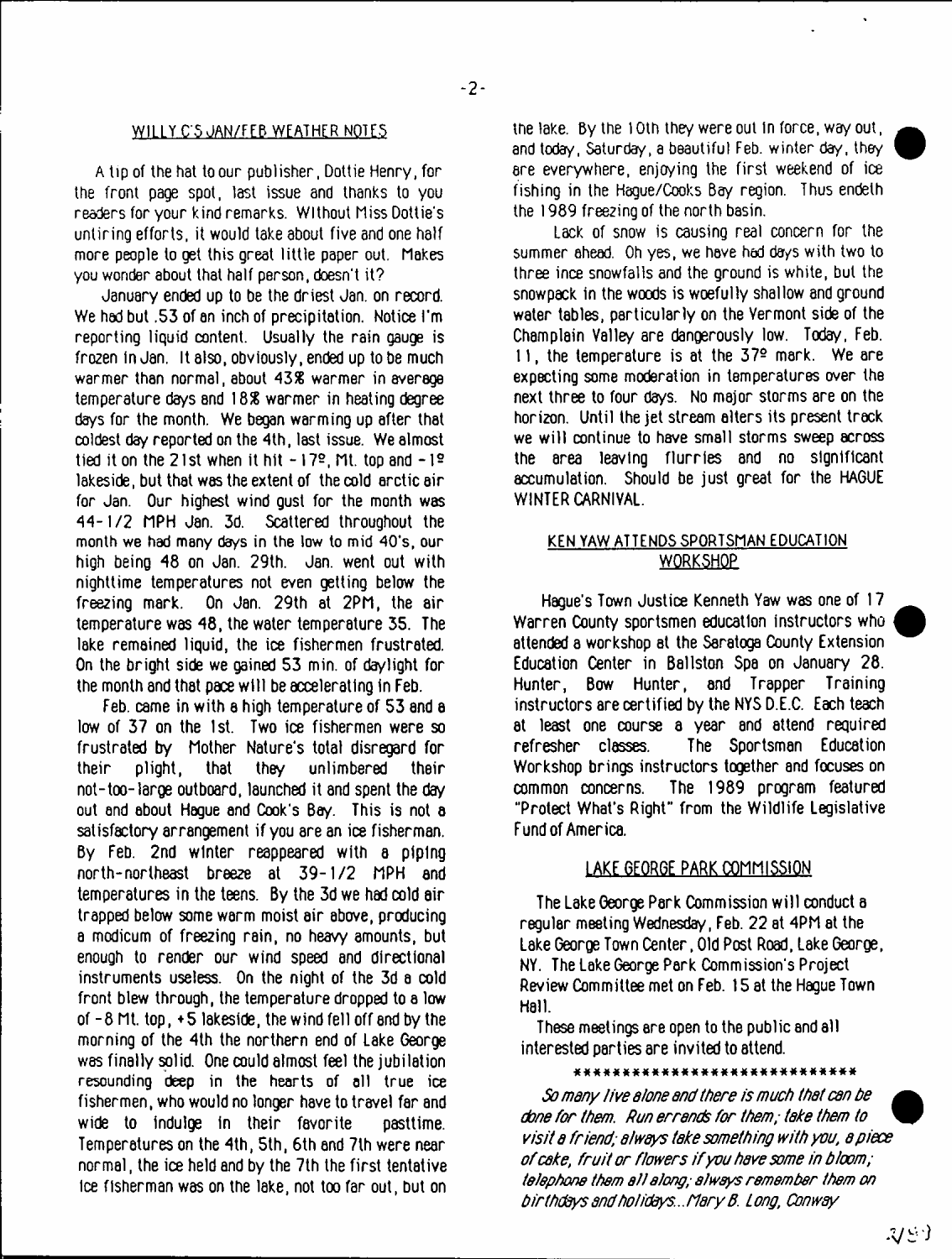# $-3-$

A special Town Board meeting was held on Feb. 1, 1989 at 10AM in which decisions were made on the following items:

The resignations of the Zoning Administrator, Tim Costello, Assessor Don Olcott and Board of Assessment Review's Florence Smith, were accepted. To replace Costello, John Breitenbach, Jr. has been hired until Jan 1,1990 and will work approximately 20 hours a week (Tues., Thurs., Fri., 6-5). If these hours are changed at any time, there will be proper notification. Olcott will not be replaced but Nancy Trombley has been hired as clerical help to work, as needed, with Clifton Frasier, Chief Assessor.

Tom Stull has been awarded the plumbing contract for upgrading bathrooms at the town park, with a bid of approximately \$1,979.60 for materials and \$ 1,095 for labor.

A letter was received from Dr. Collins, Ticonderoga School Superintendent informing the board that he will attend the next town board meeting on February 14.

Clough, Harbour and Assoc, has awarded a sub-contract and is ready to put in monitoring wells at our landfill. Drilling contract is set...gl

### ZONING BOARD OF APPEALS - 2/9/89

The Jan. 26th ZBA meeting was postponed until Feb. 2, due to poor weather. It was to meet at 7PM, just preceding the meeting of the Planning Board.

On February 2 both meetings were postponed, again inclement weather, to take place on February 9.

The long delayed ZBA meeting finally took place on Feb. 9 at 7PM.

A short agenda was further reduced by the postponement of Roy Loundree's request for clarification of a sub-division problem since he was unavailable to provide pertinent information.

A public hearing was set for Feb. 23 at 7PM on the building of a log home on the Barry Jordon site, where his trailer stood, before burning.

The 2-week period before the 23rd meeting will give the board an opportunity to review a request by Sherri and Chris Ginn for a definition on gifts, devices, inheritances as related to their desire to build a second residence on property that 1s already non-conforming...gl

## TOWN BOARD - 2/1/89 HAGUE PLANNING BOARD - 2/9/89

The February meeting wes held on the 9th due to weather conditions on the regularly scheduled meeting night of Feb. 2. All members present except for Bruce Robinson.

1. Chairmen Laundree announced the resignation of Tim Costello as Hague's Planning Administrator as of 2/10/89. Mr. Costello will continue to be e member of the Hague Planning Board. John C. Breitenbach, Jr. of Ticonderoga, our new Planning Administrator, was introduced to the Board.

2. The application of Chris and Sherri Ginn to subdivide and construct a second residence on a 1.95 acre parcel located in a zoning district requiring 2.9 acres as a minimum lot size was not approved. Mr. & Mrs. Ginn wished to use Article 8, Section 8.020, Gifts, Devices and Inheritances to create the two non-conforming lots, but since they did not own the land prior to April 1973, Section 8.020 was not applicable.

3. E. Gilbert Barker, Real Estate Broker, come before the board to discuss the possibility of re-subdividing 4 lots he presently owns Into 12 lots. Since this would be a Class A Major Subdivision, the Board could not consider it until the present Hague moratorium is lifted.

4. Chairman Laundree announced that Jim Braisted's application to convert an existing building on his Silver Bay property to a liquor store had been withdrawn and replaced by an application to convert the building into a rental unit. Mr. Braisted was advised that a variance would be needed since the lot in question is already non-conforming as to minimum lot size and therefore this Board could not approve a second residence.

5. Jim Ward's letters to the Board concerning the conversion of his model log home and marine supply store into a residence were distributed. It was decided by the Board that the slte-plan review committee should visit the property prior to the next meeting before any decisions are made.

6. The site review committee, following a second visit to the Krueger property, made the suggestion that "clustering" of two building sites on one parcel appeared to be the most desirable because of the topography and location of the brook. The total land area under consideration meets the minimum lot size for two building sites. No action was taken until the Kruegers have the opportunity to reply. (Cont. on p.4)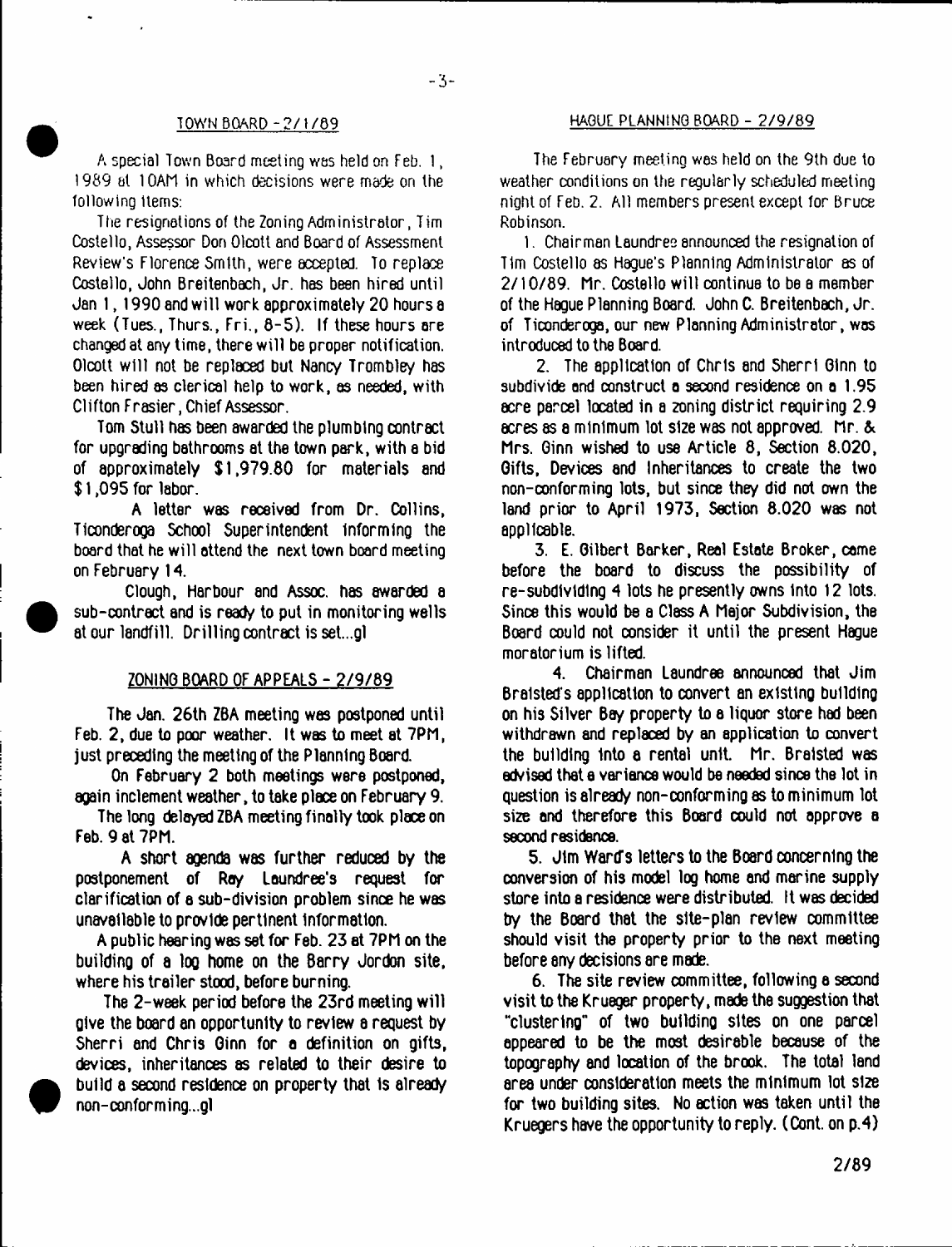7. Mr. Robert Patchett's subdivision under Section 8.020 (see <sup>#</sup>2 above. Gifts & Devises, etc.) docs not meet the minimum building set-back requirements from lot lines, including the new line of the subdivision. The deed to the new lot has already been recorded. Town new lot has already been recorded. Attorney John Silvestri is to be contacted concerning the Board's procedure in having the new lot line moved so that the set-back requirement for that line would conform to the ordinance and the deed amended to show the change.

8. Clifton Frasier's proposed subdivision on property off Hollow Road was approved with stipulations concerning the total number of additional lots that he could create on his property in the future.

9. The A.P.A. has notified Martin Fitzgerald that his proposed subdivision in the Sabbath Day Point area is located in a Critical Environmental Area. For this reason, this Board could not approve his 2-lot subdivision.

10. A property line change has been proposed between two residences owned by the<br>Arthur Klein family. A site review was Arthur Klein family. scheduled prior to the next meeting as was one scheduled for property owned by Tom Fritz on Rt. 8 to permanently place a construction trailer on his property as a storage building.

Jim Ward proposes to build 3 more boat storage sheds on his property located on Rt. 8. Site plan will be scheduled before any further discussion is made. Chr. Laundree requested that copies be made of this and any future applications or correspondence from Mr. Ward and given to Board members. The lot is 7.9 A. and supports an antique shop, ice cream parlor and 10,000 sq.ft. of boat storage. He wishes to create an additional 10,000 sq.ft. of boat storage.

## TOWN BOARD - 2/14/89

The Feb. 14 meeting of the Town Board gave Dick Bolton, Supervisor the opportunity to bring us up to date on what is happening with the school tax problem. He read again Neil Kelleher's letter stating his aproval of possible approaches for a solution. At a request from the supervisor, D. Soliday, summer resident from Connecticut had sent information concerning a section of that state's education law that might be applicable to the Hague-Ti situation. This information has been passed on to Kelleher and Stafford for help in drafting **a** possible bill.

Alan Baron has also been asked for similar Information from the state of Massachusetts.

Lastly, Bolton has bean in contact with Rocmcr, Feather sion Hugh, a law firm in Albany that specializes, in legal advice on school law and is familiar with  $Art!$ 78 if that becomes the way we must go.

A recommendation by the W.C. Dept, of Public Works for the Shatluck/Robbins Rd. intersection with Dodd Hill Rd. would change that intersection to a T-intersection and Dan Belden is to supervise the change. Under the CHIPS program Hague will receive 100S reimbursement under safety.

One of the guests was Dr. Collins, Superintendent of Ticonderoga District Schools. This was the first time we have had a visit from e superintendent and would like to welcome Dr. Collins to our community. We appreciate his Interest.

In unfinished business: Bob Patchett will replace Charles Doherty on the Board of Assessment Review 8nd will serve until December 1989. There is still one more opening to fill on that board. Anyone interested may contact the town hall.

At an earlier meeting Dick Feibusch had brought up the subject of junk cars that seem to be accumulating again, In and out of the woods. Decision was made to have Dan Belden contact George Moore of Keeseville, whose.company removed the junk cars last year to see if they are still interested in the scrap.  $D_1$ . Hency suggested a once a year clean - up.

In new business: A request for an early July date has been made by the L.G. Wind Surfing Championships. July use of the beach is poor timing but the board will make a decision soon.

At an Albany meeting with Harris, D'Andrea, Kelleher and Stafford, Bolton asked for an additional \$5,000 to complete the Hague Sanitary Survey. No commitment but prospects look good.

On March 14 an audit meeting Is scheduled for 6PM. A regular town board meeting follows at 6:30PM.

Regular committee reports: Jim Braisted told us that the restroom renovations at the town park will begin after the Carnival weekend.

Plumbing and heating and electricity specs, are ready for the planned Community Centre.

Approval was given for Dan Belden and a highway employee to attend a landfill school course in Johnstown on March 8.

The new CARE committee chairman, G. Lindquist, explained the alms of this committee. It will serve people in need of help filling out forms for various agencies, provide a food pantry for emergencies, help in contacting the correct agencies, etc. Contact can be made through any of our three churches or directly to town or committee. Naturally, everything is strictly confidential....gl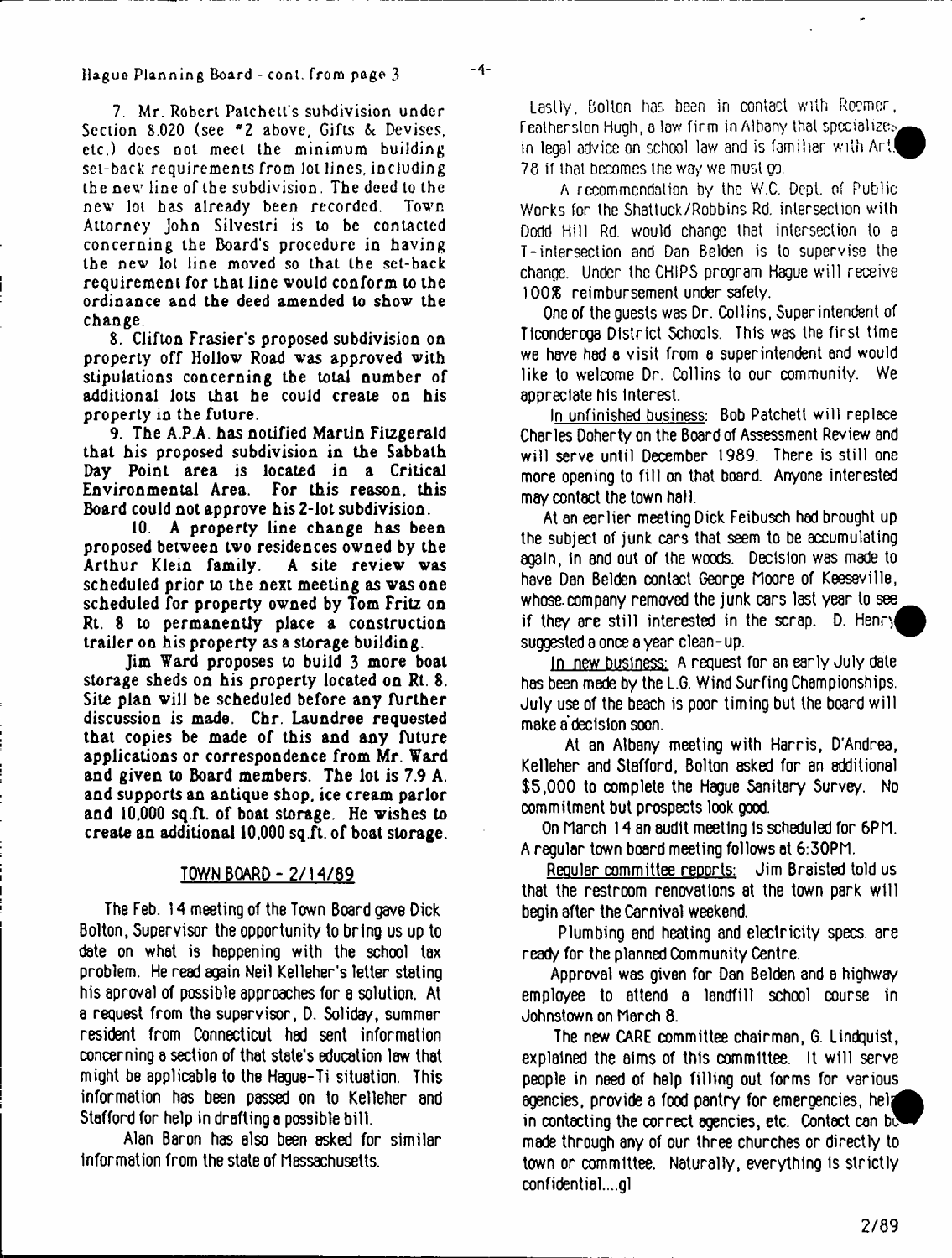#### HAGUE CHAMBER PASSES RESOLUTION

-5-

# FctOOLUT ION' FORMALLY REQUESTING MONIES CONCERNING THE ENTIRE BASIN OF LAKE GEOROE

*4*

 $\bullet$ 

- WHEREAS, Congressmen Gerald B. Solomon and New York Senators, Alphonse D'Amato and Daniel P. Mo/nlhan, are attempting to convince New York State to make \$40 million available, on a cost sharing basis between the Federal Government end the State of New York pursuant to the Federal Clean Water Act, for projects concerning the entire southern basin of Lake George, and
- WHEREAS, both New York State Senators, Alphonse D'Amato and Daniel P. Moynihan, have indicated support for this effort, NOW THEREFORE BE IT
- RESOLYED, that the Hague-on-Lake George Chamber of Commerce hereby indicates its support for the actions of Congressman Solomon, Senator Alphonse D'Amato and Senator Daniel P. Moynihan and by this resolution formally requests that the State of New York and the United States Government grant the monies that Congressman Solomon is requesting for projects concerning the entire southern basin of Lake George.

**DULY ADOPTED; February 1, 1989** /s/ Robert N. Patchett, Preslden

## **RECYCLING**

**Every too of newspaper recycled saves 17 trees. It is estimated that only 25% of the world s paper is now recycled. Producing paper from virgin pulp material uses twice as much energy as recycling. Landfill space is saved by recycling. Recycling is the smart solution to waste material disposal.**

**Excerpt from** *Meadows Newspaper.* **Sarasota, FL Thanhs to Dolly Kennedy for sending it to us.**

**Ed: Hague now has a newspaper recycling program in effect at the Sanitary Landfill. They ask that newspapers be bagged in brown paper bags and left in the designated place.**

**Recently my wife and I purchased a modular home and pul it on property that we own on the West Hague Road. Evidently some people can't accept this. I'm sorry to disappoint these people, but Warren County and HUD do not give houses away. In order to own a house, most people have to** buy **them, which is what we did.**

## **/s/ Lonnie and Christine Svlnton**

On Wednesday, February 22, Reginald Poulin will be in the Hague Post Office to swear in Jackie Fort as Hague's postmaster. The public Is invited to this ceremony.

### PROPOSAL FOR SCHOOL TAX APPORTIONMENT

The following Is e draft of proposal which has been sent to Assemblyman Neil Kelleher for his perusal, after which he will introduce ft to the legislature:

"Where there are two or more towns in two or more counties tltat make up a school district, the school tax will be assessed to the towns as follows:

\* The total school budget will be divided by the total number of students. This will determine the cost per pupil The cost per pupil will be multiplied by the number of students In that municipality and this total will be levied against that town for collection.

"If there are additional charges that pertain to one municipality only, this charge will also be included

HAVE YOU CHANGED YOUR ADDRESS? OR MAYBE JUST YOUR ZIP CODE? We get some copies of our paper back and have no Idee where to send them. Please keep us Informed. We realize the zip codes have been changed in Floride, but until you give us yours, we are still using the old ones. AI90 - have you checked your mailing label lately? it gives the date of your last contribution.

> *Who has seen the wind? Neither you nor I. But when the trees Bow down their heads, The wind is passing by. ...Broverh*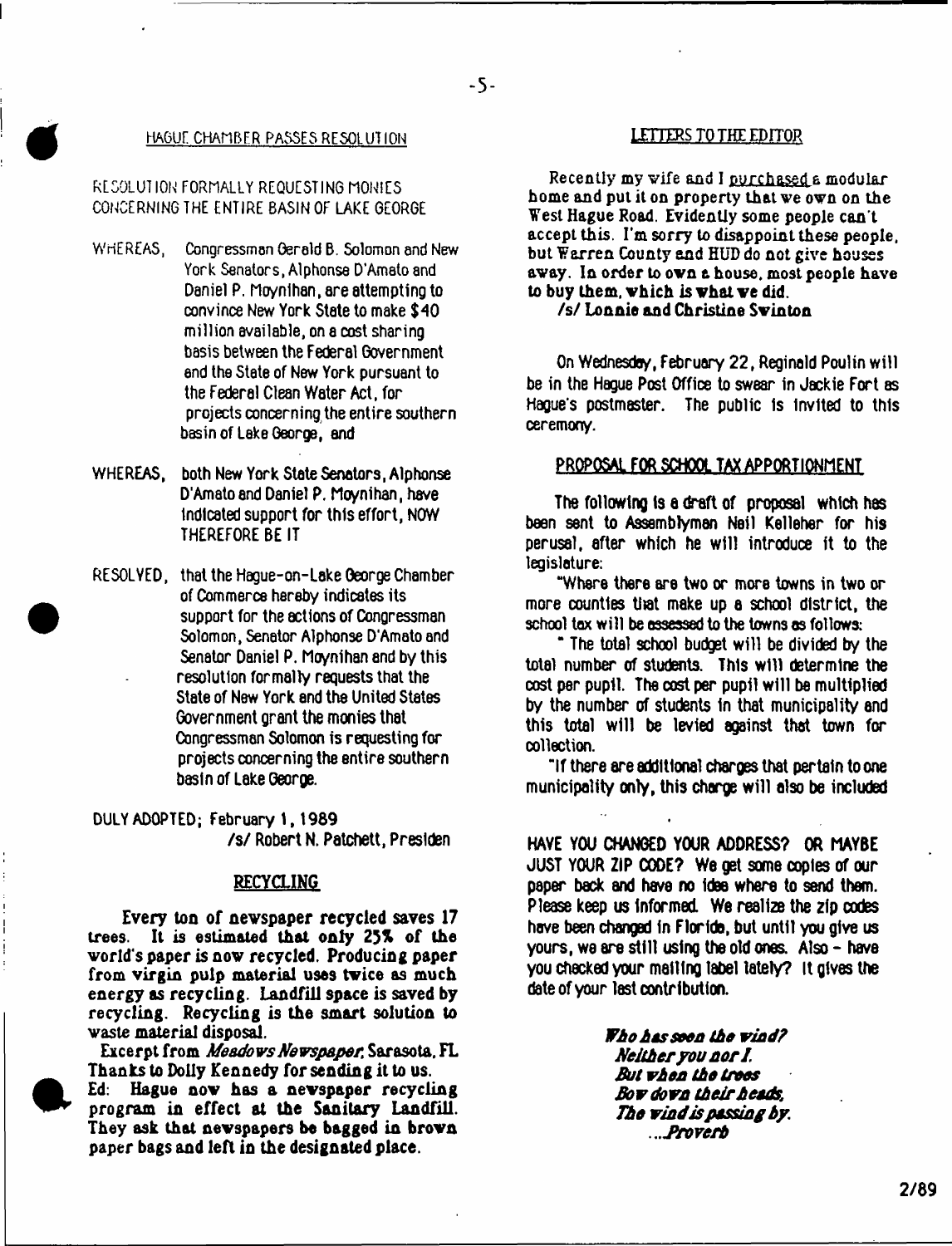#### tAt'T Gi OUGi hASiN hORATOi<IUM

In the first week of 1989, the Lake George Park Commission held the lost of three public hearings b-jiui e establishing a basin-wicfe moratorium on commercial developments in the Lake George Park. The halt on development is expected to last for one year. During that time, new waste water and storm water regulations w ill be created and comments at the public hearings may effect the way the new low is written. Variance regulations, for instance, obviously must inlcude an efficient assessment of storm water and waste water guidelines. Currently, the moratorium covers all new commercial and also some single family dwelling construction. Some commissioners are concerned about this coverage.

#### HAGUE VOLUNTEER FIRE DEPARTMENT

It was announced at the last meeting that a generator will be installed by helicopter on Black<br>Mountain in April. This will improve the mountain in April. This will Improve the communication system immeasurably.

Dan Belden was awarded a 25-yr. pin by President John Breitenbach.

It was decided to have the fire department members and trucks enter the Ti Centennial parade on May 20. All members are asked to participate.

There were 4 fire calls in Jan, 75 man hours. For the year 1988. there were 26 fire calls consisting of 389 man hours.

Chief Paul Davis appointed George Hanna as captain of fire police, Diane Frasier as lieutenant, and Gerry Boyd as safety officer. Fire members should contact Paul if interested in fire police course.

There were 4 ambulance calls involving 46 miles and 16-1/2 man hours during the month of Jan.

Sunday, Feb. 19 Is the last day for getting your raffle tickets on the kit car. All proceeds go toward paying for the new pumper.

## ICE SKATING AT SILVER BAY

The ice skating rink at Silver Bay Assoc, is open to anyone in the Hague area on Mondays and Wednesdays from 4:30-10:30PM. Other times are available when a group is not using it. Call first for any times other than Mondays and Wednesdays.

ATTENTION SENIOR CITIZENS: Contrary to what you read in the calendar on page 8, the bus to Glens Falls will be going on the 1st and 3rd Wednesdays of each month. For March It will be Mar. I and 15 8nd a special make-up trip on March 29.

# ICE IN - ICE OUT

Fo r those of you who like statistics - here they ere:

|                   | <u>Year Lake Froze loe Out</u> |      | <u>Year</u> | <u>Løke Fraze læ Out</u> |      |
|-------------------|--------------------------------|------|-------------|--------------------------|------|
|                   |                                |      | 1948        | 1/12                     | 4/2  |
| 1908              | 1/31                           | 4/6  | 1949        | 2/28                     | 3/29 |
| 1909              | 1/14                           | 4/14 | 1950        | 2/6                      | 4/16 |
|                   | 1910 No necond                 | 4/12 | 1951        | 1/20                     | 4/10 |
|                   | 1911 No record                 | 4/11 | 1952        | 1/22                     | 4/12 |
| 1912              | 1/22                           | 4/12 | 1953        | 2/5                      | 4/3  |
| 1913              | 1/16                           | 3/27 | 1954        | 1/18                     | 4/12 |
| 1914              | 1/14                           | 4/22 | 1955        | 1/29                     | 4/12 |
|                   | & 12/27                        |      | 1956        | 1/14                     | 4/12 |
| 1915              | 1/1                            | 4/12 | 1957        | 1/14                     | 4/9  |
| 1916              | 2/16                           | 4/19 | 1958        | 1/18                     | 4/11 |
| 1917              | 1/12                           | 4/19 | 1959        | 1/8                      | 4/19 |
| 1918              | 1/1                            | 4/14 | 1960        | 1/12                     | 4/17 |
| 1919              | Did not freeze over            |      | 1961        | 1/19                     | 4/22 |
| Bays out April 12 |                                |      | 1962        | 1/20                     | 4/13 |
| 1920              | 1/6                            | 4/20 | 1963        | 1/19                     | 4/16 |
| 1921              | 2/12                           | 4/8  | 1964        | 1/7                      | 4/15 |
| 1922              | 1/3                            | 4/12 | 1965        | 1/15                     | 4/20 |
| 1923              | 1/7                            | 4/22 | 1966        | 1/12                     | 4/15 |
| 1924              | 1/26                           | 4/14 | 1967        | 2/6                      | 4/11 |
| 1925              | 1/9                            | 4/3  | 1968        | 1/9                      | 4/3  |
| 1926              | 1/16                           | 4/24 | 1969        | 1/13                     | 4/11 |
| 1927              | 1/3                            | 4/8  | 1970        | 1/8                      | 4/19 |
| 1928              | 1/30                           | 4/6  | 1971        | 1/9                      | 5/1  |
| 1929              | 1/27                           | 4/3  | 1972        | 1/22                     | 4/29 |
| 1930              | 1/19                           | 4/8  |             | (broke out Feb. 7)       |      |
| 1931              | 1/16                           | 4/10 | 1973        | 1/9                      | 4/1  |
| 1932              | 2/29                           | 4/19 | 1974        | 1/18                     | 4/16 |
| 1933              | 2/14                           | 4/14 |             | (broke out Feb. 5)       |      |
| 1934              | 1/19                           | 4/19 | 1975        | 2/4                      | 4/19 |
| 1935              | 1/5                            | 4/19 | 1976        | 1/13                     | 4/7  |
| 1936              | 1/29                           | 4/6  | 1977        | 12/28                    | 4/6  |
| 1937              | 2/4                            | 4/16 | 1978        | 1/19                     | 4/22 |
| 1938              | 1/13                           | 4/2  | 1979        | 1/11                     | 3/31 |
| 1939              | 1/23                           | 4/25 | 1980        | 1/31                     | 4/10 |
| 1940              | 1/23                           | 5/2  | 1981        | 1/3                      | 47 1 |
| 1941              | 1/10                           | 4/15 | 1982        | 1/13                     | 4/20 |
| 1942              | 1/1                            | 4/5  | 1983        | 2/10                     | 3/23 |
| 1943              | 1/5                            | 4/23 | 1984        | 1/13                     | 4/14 |
| 1944              | 1/2                            | 4/24 | 1985        | 1/17                     | 4/5  |
| 1945              | 1/6                            | 3/28 | 1986        | 1/25                     | 4/5  |
| 1946              | 1/20                           | 3/28 | 1987        | 1/27                     | 47   |
| 1947              | 1/13                           | 4/12 | 1988        | 2 <sub>7</sub>           | 47   |
|                   |                                |      | 1989        |                          |      |
|                   |                                |      |             | 2/4                      |      |

The latest the lake ever froze over while Stickney lived in **the area was on Feb. 9,1932. The eartiest the ice went out March 28.1945 and again in 1946. The latest the ice left the lake was May 2,1940. THa column on left was compiled from the diary of John R. Stlckney, retired superintendent of schools, who came to Bolton Landing In Sept. 1906. The column on the right Is from the records of Dick Bolton.**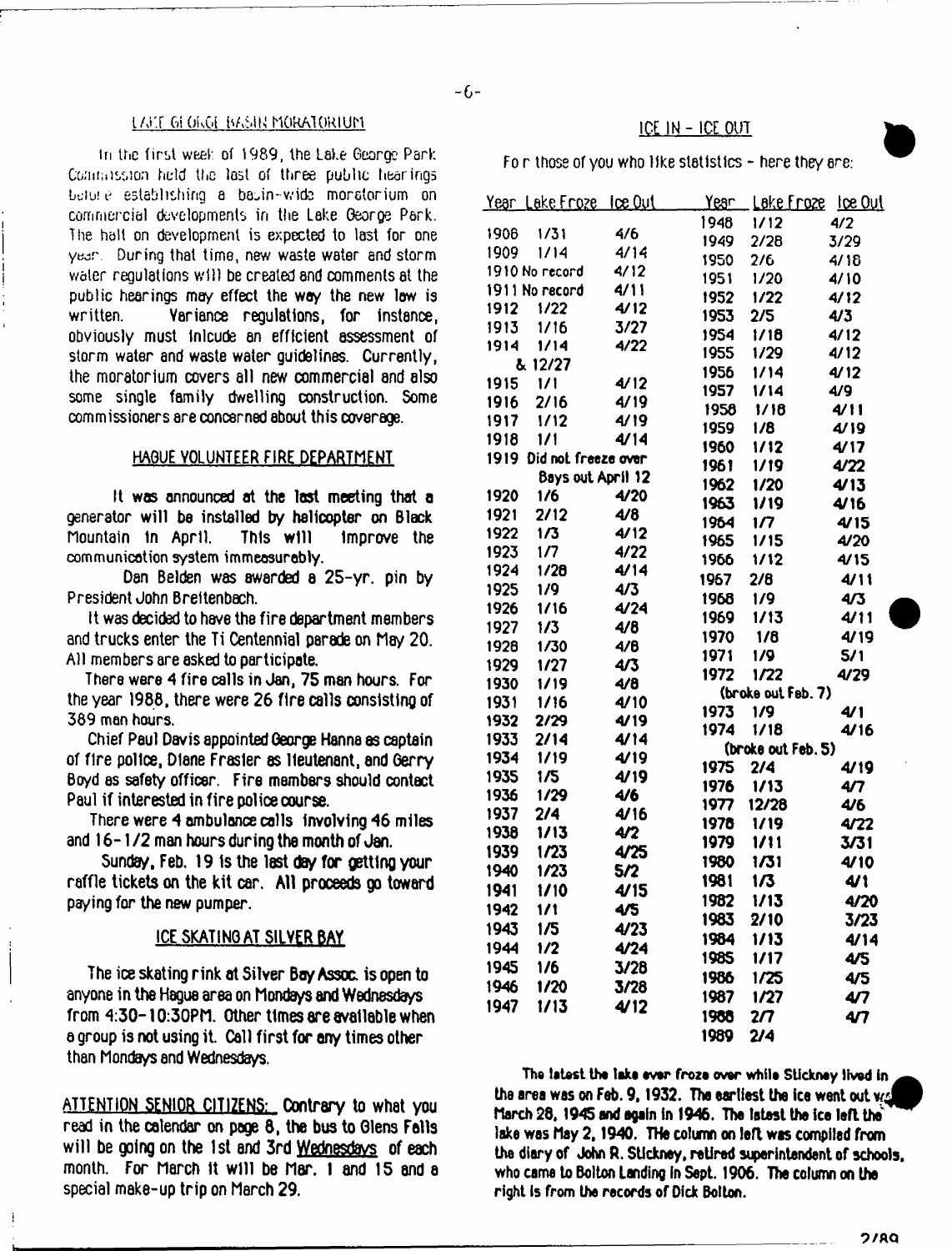#### **SOUNDINGS**

**BORN - A girl, Kathleen Ann. to Martha (Minulillo) and Brian F. McDonald of Cape Cod Village Club and Rockville Center, NY, on November 28. Happy grandparents are Anna and Tom Minutillo and Mary C. McDonald.**

**BORN \* A girl, Akashia Lana, to Renee LaRock and Lonnie Svinton. Jr. on January 13. Grandparents are Mr.** *U* **Mrs. Lonnie Svinton, Sr., Hague and Mr. & Mrs. William Butler. Ticonderoga, formerly of Hague.**

**DIED - Earle Hurlbut. Bass Bay Rd.. Silver Bay. and Van Nuys, CA, on January 9. He vas a long term resident of Silver Bay. He is survived by his vife, Barbara (Beattie), tvo daughters, one son and one grandson.**

**DIED - Janet Brodie Flint. 81. Sabbath Day Point and Virginia, on January 13. Surviving are a daughter. Eleanor Parslov, 2 grandchildren and 4 great-grandchildren. She vas the sister of Margaret Broderick. Eleanor McKirdy and Agnes Von Wettberg.**

**#**

**DIED - Claire H. Piantadosi, 97, Graphite Road, on January 27 in Moses Ludington Hospital. Surviving are her daughter, Mrs. S. Richard (Elaine) Frasier, one grandson and four greatgrandchildren.**

**DIED - Mabel B. Davis, 93. formerly of Dodd Hill Rd. Hague, at Westmount in Queensbury. She is survived by one son, Hovard and a brother, Harvey Yaw. both of Hague.**

**DIED - Jennie B. Shattuck, 83. formerly of Split Rock Rd., Hague and Silver Bay, on Feb. 8 in Moses Ludington Nursing Home. Surviving is her son, Wayne, Ithaca, NY.**

\*\*\*\*\*\*\*\*\*\*\*\*\*\*\*\*\*\*\*\*\*

*Truth I've learned with passing years if only given time* the second teaching Congress the value of a billion.

**LIZ MONROE, daughter of Joyce Monroe, Hague, has been named to the dean's list at Adirondack Community College. Glens Falls for the 1988 fall semester. She received a 3 32 average as a major in criminal justice, with a specialization in counseling for juveniles.**

AMBER J. STULL, daughter of Mr. & Mrs. **Thomas E. Stull, Hague, a freshman in the dental liberal studies program has been named to the dean's list at Champlain College in Burlington. VT.**

**TARA COLE, daughter of the late Jody Cole Braisted and Donald Cole, has been named to the dean's list at SUNY-Plausburgh.**

#### THIRD MARKING PERIOD HONOR ROLL

The following students from Hague are listed on the honor roll for the third marking period at Ticonderoga High School:

First Honors: TONY DeFRANCO, JASON PLASS, Second Honors: PETER BELDEN, RICHARD COBB, DANIEL DORSETT, CAROLYN DYKSTRA, AMY ROSS.

The staff of *The Hague Chronicle* congratulates each of the above students on their achievements.

#### HAQUF SENIOR CITIZENS CLUB

The February meeting of the Hague Senior Citizens Club will be held on Tuesday February 26th at 12:30PM at the Town Hall in Hague. At this time there will be a SWAP-A-SANDWICH lunch. Each member will bring a sandwich which will be traded at lunch time. Dessert and coffee will be provided.

A business meeting will follow luincheon. Members are asked to bring in any material they might have (newspaper and maoa2lne clippings, letters-to-the-editor, editorials) on the new MEDICAIRE laws.

#### \*\*\*\*\*\*\*\*\*\*\*\*\*\*\*\*\*\*\*\*\*\*\*

*si&ificant, sublime***,** *The two biggest financial challenges we face today* **A** *That a ll life's prblems right themselves are teaching our kids the value of a dollar, and*